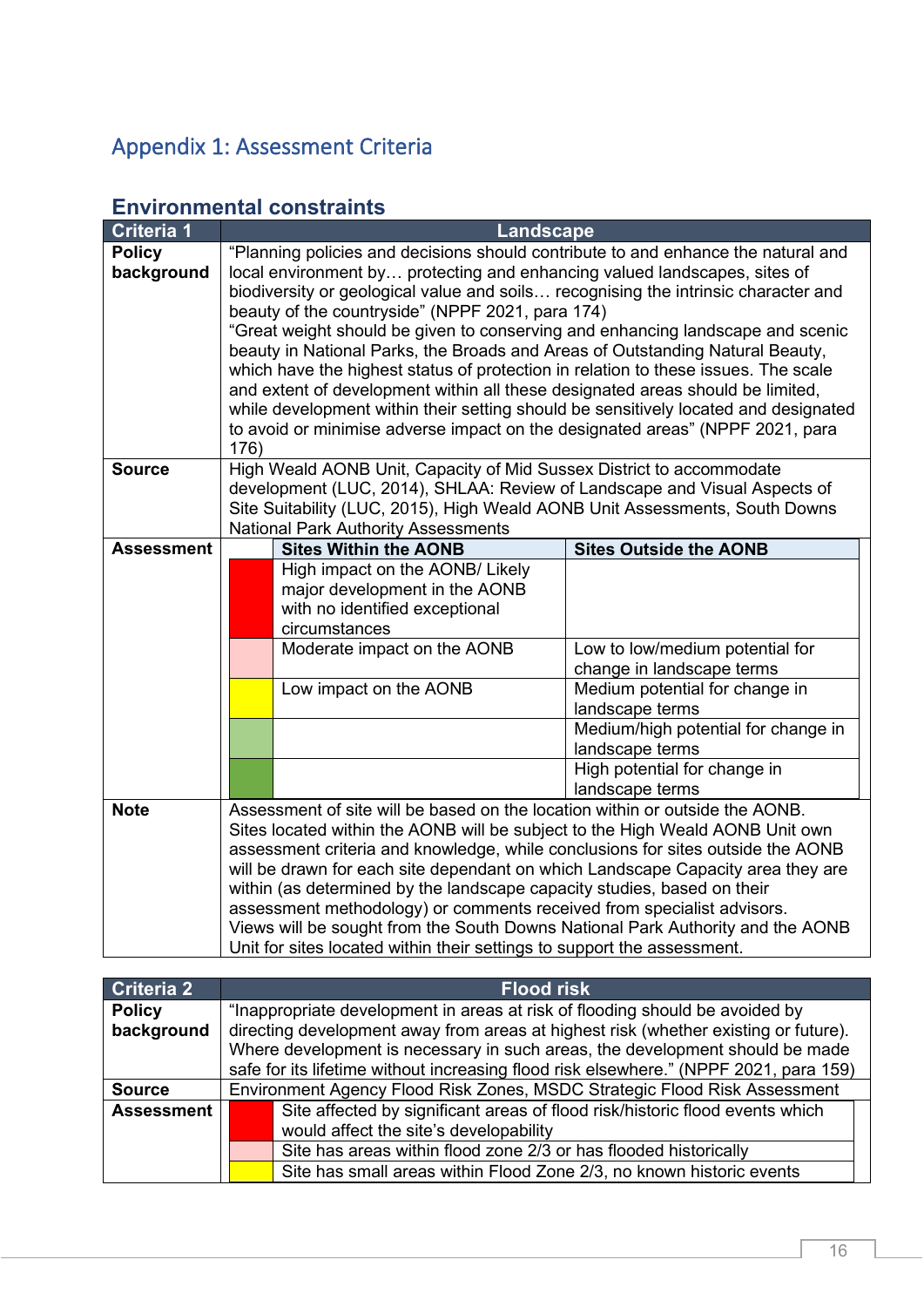|             |  | Sites has flooded historically but is not within Flood Zone 2/3<br>Site is adjacent to Flood Zone 2/3, potential future flood risk                                                                |
|-------------|--|---------------------------------------------------------------------------------------------------------------------------------------------------------------------------------------------------|
|             |  | Site unaffected by flood risk                                                                                                                                                                     |
| <b>Note</b> |  | Where flood risk would make a site undevelopable (due to the location of the area<br>at risk from flooding, or the amount of site at risk from flooding) it will be assessed<br>as 'Significant'. |

| <b>Criteria 3</b> | <b>Trees</b>                                                                                                                                                     |  |
|-------------------|------------------------------------------------------------------------------------------------------------------------------------------------------------------|--|
| <b>Policy</b>     | "development resulting in the loss or deterioration of irreplaceable habitats (such as                                                                           |  |
| background        | ancient woodland and ancient or veteran trees) should be refused, unless there are                                                                               |  |
|                   | wholly exceptional reasons and a suitable compensation strategy exists." (NPPF                                                                                   |  |
|                   | 2021, para 180c)                                                                                                                                                 |  |
|                   | "Planning policies and decision should contribute to and enhance the natural and                                                                                 |  |
|                   | local environment by recognising the intrinsic character and beauty of the                                                                                       |  |
|                   | countryside – includingtrees and woodland." (NPPF 2021, para 174b)                                                                                               |  |
|                   | Planning policies and decisions should ensure that new streets are tree-lined, that                                                                              |  |
|                   | opportunities are taken to incorporate trees elsewhere in developments (such as                                                                                  |  |
|                   | parks and community orchards), that appropriate measures are in place to secure<br>the long-term maintenance of newly-planted trees, and that existing trees are |  |
|                   |                                                                                                                                                                  |  |
|                   | retained wherever possible. (NPPF 2021, para 131)                                                                                                                |  |
| <b>Source</b>     | Mid Sussex Ancient Woodland Inventory (GIS), Woodland Trust Ancient Tree                                                                                         |  |
|                   | Inventory, Tree Preservation Orders (GIS), consultation response from MSDC Tree                                                                                  |  |
|                   | Officer                                                                                                                                                          |  |
| <b>Assessment</b> | Site is affected by significant amount of ancient woodland and/or Ancient                                                                                        |  |
|                   | and/or Veteran Trees. Development of the site would result in direct loss or                                                                                     |  |
|                   | harm which cannot be mitigated.                                                                                                                                  |  |
|                   | Site is partially affected by ancient woodland and/or Ancient and/or Veteran                                                                                     |  |
|                   | Trees. Development of the site would result in some harm, but mitigation is                                                                                      |  |
|                   | required.                                                                                                                                                        |  |
|                   | Significant part of the site is covered by trees and/or there is presence of                                                                                     |  |
|                   | protected trees on/adjacent to the site. Development would result in loss,                                                                                       |  |
|                   | objection from Tree Officer.                                                                                                                                     |  |
|                   | Site is adjacent to an area of ancient woodland or within a 15m buffer from                                                                                      |  |
|                   | an area of ancient woodland. Development of the site may result in some                                                                                          |  |
|                   | harm, but mitigation can be achieved.                                                                                                                            |  |
|                   | Presence of protected trees on/adjacent to the site which would constrain                                                                                        |  |
|                   | development. Tree Officer concludes that potential impacts can be                                                                                                |  |
|                   | mitigated.                                                                                                                                                       |  |
|                   | Presence of trees on site or along the boundaries,                                                                                                               |  |
|                   | Site not affected by trees                                                                                                                                       |  |
| <b>Note</b>       | The assessment will be applied to both ancient woodland and trees. Where the                                                                                     |  |
|                   | proposed site is likely to impact on more than one, the overall assessment will                                                                                  |  |
|                   | reflect the highest impact identified, but the comments will refer to specific assets.                                                                           |  |
|                   | Where presence of ancient woodland would make a site undevelopable (due to the                                                                                   |  |
|                   | location or the amount of ancient woodland that cannot be mitigated) it will be                                                                                  |  |
|                   | assessed as 'Significant'.<br>Impact on trees will be determined by the MSDC Tree Officer based on their own                                                     |  |
|                   | assessment criteria and knowledge.                                                                                                                               |  |
|                   |                                                                                                                                                                  |  |

| Criteria 4                  | <b>Biodiversity</b>                                                                                                                                                                                                                                                |
|-----------------------------|--------------------------------------------------------------------------------------------------------------------------------------------------------------------------------------------------------------------------------------------------------------------|
| <b>Policy</b><br>background | "development on land within or outside a Site of Special Scientific Interest, and which<br>is likely to have an adverse effect on it (either individually or in combination with other<br>developments), should not normally be permitted." (NPPF 2021, para 180b) |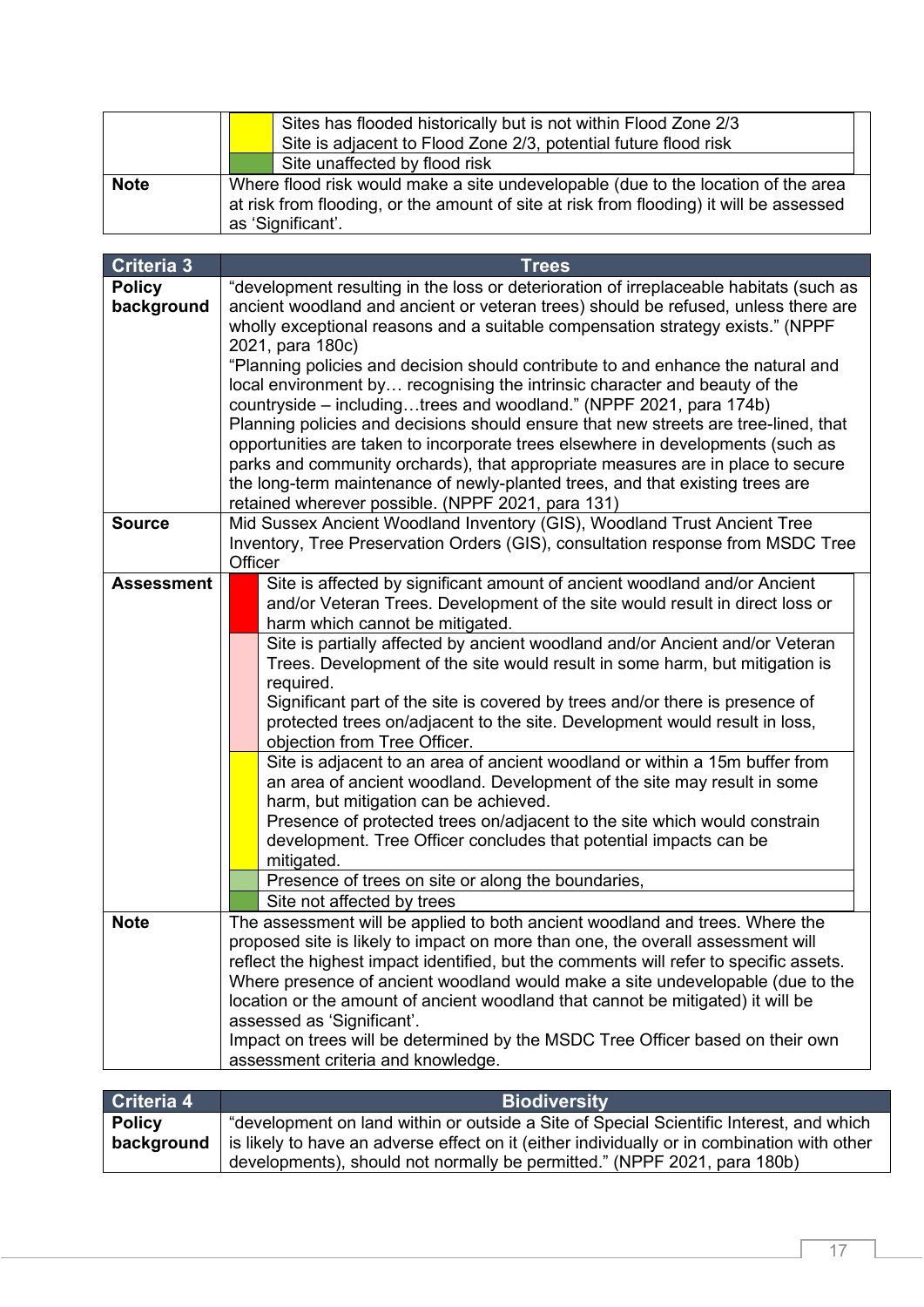| <b>Source</b>     | "Plans should distinguish between the hierarchy of international, national and locally<br>designated sites' (NPPF 2021, para 175)<br>"To protect and enhance biodiversity and geodiversity, plans should identify, map and<br>safeguard components of local wildlife-rich habitats and wider ecological networks,<br>including the hierarchy of international, national and locally designated sites of<br>importance for biodiversity" (NPPF 2021, para 179a)<br>Natural England SSSI dataset and Impact Risk Zones, consultation responses from<br>Natural England/Sussex Wildlife Trust. |                                         |  |
|-------------------|---------------------------------------------------------------------------------------------------------------------------------------------------------------------------------------------------------------------------------------------------------------------------------------------------------------------------------------------------------------------------------------------------------------------------------------------------------------------------------------------------------------------------------------------------------------------------------------------|-----------------------------------------|--|
| <b>Assessment</b> | <b>Nationally designated sites</b>                                                                                                                                                                                                                                                                                                                                                                                                                                                                                                                                                          | Locally designated sites                |  |
|                   | Site is adjacent/in proximity to a SSSI,<br>Objection from NE                                                                                                                                                                                                                                                                                                                                                                                                                                                                                                                               |                                         |  |
|                   | Site is adjacent/in proximity to a SSSI,                                                                                                                                                                                                                                                                                                                                                                                                                                                                                                                                                    | Site is within or adjacent/in proximity |  |
|                   | NE concluded impacts can be                                                                                                                                                                                                                                                                                                                                                                                                                                                                                                                                                                 | to an LWS, Objection from Sussex        |  |
|                   | mitigated                                                                                                                                                                                                                                                                                                                                                                                                                                                                                                                                                                                   | <b>Wildlife Trust</b>                   |  |
|                   |                                                                                                                                                                                                                                                                                                                                                                                                                                                                                                                                                                                             | Site is within or adjacent/in proximity |  |
|                   |                                                                                                                                                                                                                                                                                                                                                                                                                                                                                                                                                                                             | to an LWS, Sussex Wildlife Trust        |  |
|                   |                                                                                                                                                                                                                                                                                                                                                                                                                                                                                                                                                                                             | conclude impacts can be mitigated       |  |
|                   | No objection raised by NE or Sussex Wildlife Trust despite proximity with                                                                                                                                                                                                                                                                                                                                                                                                                                                                                                                   |                                         |  |
|                   | designated site, or site not within or adjacent to designated site                                                                                                                                                                                                                                                                                                                                                                                                                                                                                                                          |                                         |  |
| <b>Note</b>       | Impact on Sites of Special Scientific Interest (SSSI), nationally designated sites, will                                                                                                                                                                                                                                                                                                                                                                                                                                                                                                    |                                         |  |
|                   | be determined by Natural England (NE) based on their own assessment criteria and                                                                                                                                                                                                                                                                                                                                                                                                                                                                                                            |                                         |  |
|                   | knowledge. Impact on locally designated sites (Local Wildlife Sites - LWS/Local                                                                                                                                                                                                                                                                                                                                                                                                                                                                                                             |                                         |  |
|                   | Nature Reserves - LNR) will be determined by Sussex Wildlife Trust (SWT).                                                                                                                                                                                                                                                                                                                                                                                                                                                                                                                   |                                         |  |

| Criteria 5                  | <b>Listed Building</b>                                                                                                                                                                                                                                                                                                                                                                                                                                                                         |  |
|-----------------------------|------------------------------------------------------------------------------------------------------------------------------------------------------------------------------------------------------------------------------------------------------------------------------------------------------------------------------------------------------------------------------------------------------------------------------------------------------------------------------------------------|--|
| <b>Policy</b><br>background | "When considering the impact of a proposed development on the significance of a<br>designated heritage asset, great weight should be given to the asset's conservation<br>(and the more important the asset, the greater the weight should be). This is<br>irrespective of whether any potential harm amounts to substantial harm, total loss or<br>less than substantial harm to its significance." (NPPF 2021, para 199)                                                                     |  |
| <b>Source</b>               | Historic England Listed Buildings (GIS), consultation response from MSDC<br><b>Conservation Officer</b>                                                                                                                                                                                                                                                                                                                                                                                        |  |
| <b>Assessment</b>           | Listed buildings are present on/within proximity of the site, Substantial harm -<br>Harmful impact<br>Listed buildings are present on/within proximity of the site, Less than<br>substantial harm - High impact<br>Listed buildings are present on/within proximity of the site, Less than<br>substantial harm - Medium impact<br>Listed buildings are present on/within proximity of the site, Less than<br>substantial harm - Low impact<br>No Listed buildings on/near the site - No impact |  |
| <b>Note</b>                 | Comments from MSDC Conservation Officer will determine whether there is predicted<br>to be Substantial Harm/Harm/No Impact based on site layout information submitted by<br>site proponent (where provided).<br>Where the proposed site is likely to impact on more than one Listed building, the<br>overall assessment will reflect the highest impact identified, but the comments will<br>refer to specific Listed Buildings.                                                               |  |

| Criteria 6                  | <b>Conservation Area</b>                                                                                                                                                                                                                                |
|-----------------------------|---------------------------------------------------------------------------------------------------------------------------------------------------------------------------------------------------------------------------------------------------------|
| <b>Policy</b><br>background | "When considering the impact of a proposed development on the significance of a<br>designated heritage asset, great weight should be given to the asset's conservation<br>(and the more important the asset, the greater the weight should be). This is |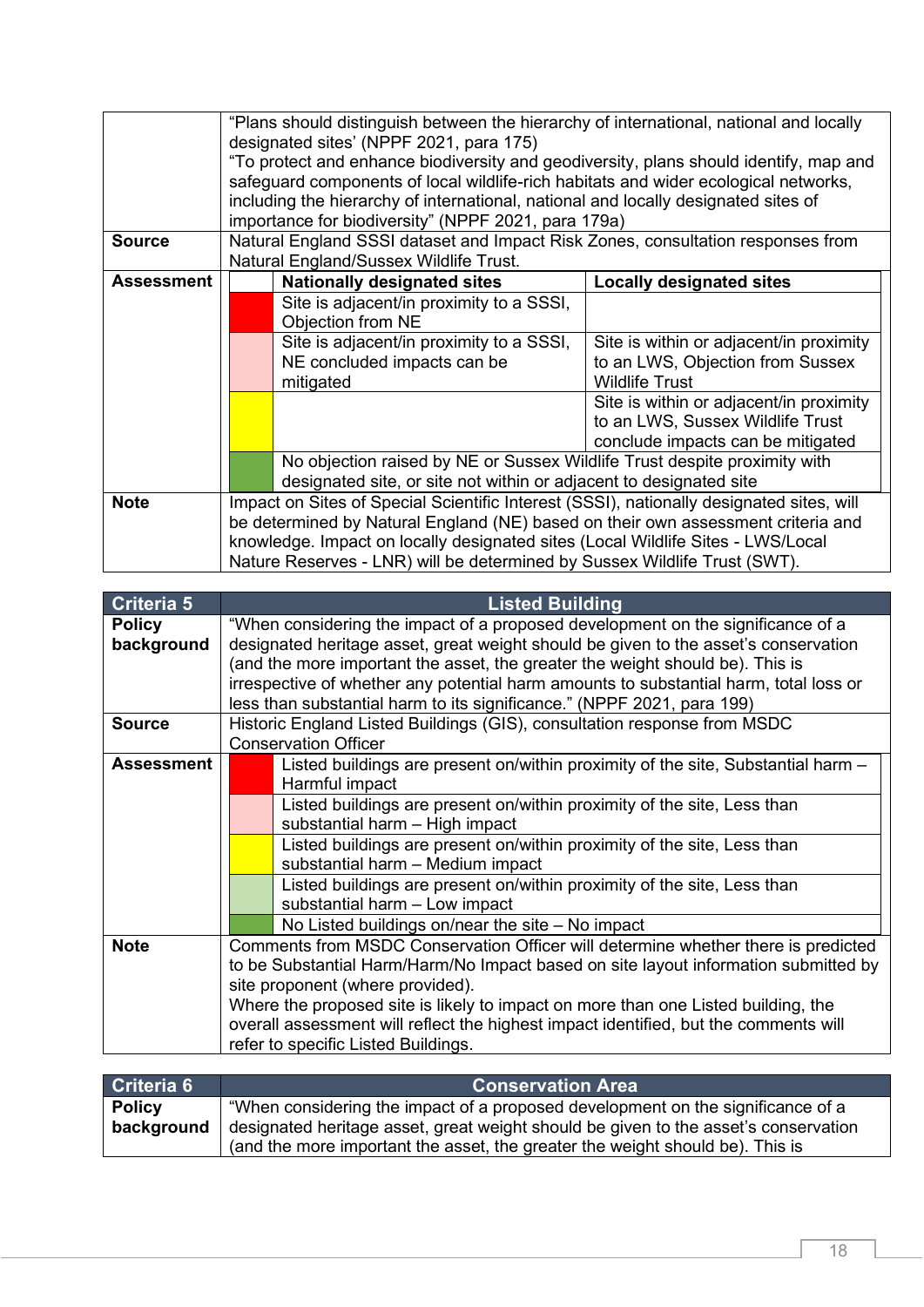|                   | irrespective of whether any potential harm amounts to substantial harm, total loss or<br>less than substantial harm to its significance." (NPPF 2021, para 199) |                                                                                                                                                                                                                                                                                                                                                                     |
|-------------------|-----------------------------------------------------------------------------------------------------------------------------------------------------------------|---------------------------------------------------------------------------------------------------------------------------------------------------------------------------------------------------------------------------------------------------------------------------------------------------------------------------------------------------------------------|
| <b>Source</b>     |                                                                                                                                                                 | Historic England Listed Buildings (GIS), consultation response from MSDC<br><b>Conservation Officer</b>                                                                                                                                                                                                                                                             |
| <b>Assessment</b> |                                                                                                                                                                 | Site is within/close to a conservation area, Substantial harm – Harmful impact<br>Site is within/close to a conservation area, Less than substantial harm - High<br>impact<br>Site is within/close to a conservation area, Less than substantial harm -<br>Medium impact<br>Site is within/close to a conservation area, Less than substantial harm - Low<br>impact |
|                   |                                                                                                                                                                 | There are no conservation areas within/close to the site $-$ No impact                                                                                                                                                                                                                                                                                              |
| <b>Note</b>       | Comments from MSDC Conservation Officer will determine whether there is predicted                                                                               |                                                                                                                                                                                                                                                                                                                                                                     |
|                   | to be Substantial Harm/Harm/No Impact based on site layout information submitted by<br>site proponent (where provided).                                         |                                                                                                                                                                                                                                                                                                                                                                     |

| Criteria 7                  | Archaeology                                                                                                                                                                                                                                                                                                                                                                                                                |  |
|-----------------------------|----------------------------------------------------------------------------------------------------------------------------------------------------------------------------------------------------------------------------------------------------------------------------------------------------------------------------------------------------------------------------------------------------------------------------|--|
| <b>Policy</b><br>background | "When considering the impact of a proposed development on the significance of a<br>designated heritage asset, great weight should be given to the asset's conservation<br>(and the more important the asset, the greater the weight should be). This is<br>irrespective of whether any potential harm amounts to substantial harm, total loss or<br>less than substantial harm to its significance." (NPPF 2021, para 199) |  |
| <b>Source</b>               | West Sussex County Council Archaeological Notification Areas (GIS), West Sussex<br><b>County Council Archaeologist</b>                                                                                                                                                                                                                                                                                                     |  |
| <b>Assessment</b>           | Severe impact on archaeological asset – objection from County<br>Archaeologist<br>Archaeological designation on/adjacent to site. Moderate impact on<br>archaeological asset - County Archaeologist has concluded that impact can                                                                                                                                                                                          |  |
|                             | be mitigated<br>No archaeological designations on/adjacent to site. No impact on<br>archaeological asset - No objection from County Archaeologist                                                                                                                                                                                                                                                                          |  |
| <b>Note</b>                 | Impact on archaeological assets will be determined by West Sussex County Council<br>Archaeologist based on their own assessment criteria and knowledge.                                                                                                                                                                                                                                                                    |  |

## **Developability considerations**

| Criteria 8    | <b>Availability</b>                                                                  |  |  |
|---------------|--------------------------------------------------------------------------------------|--|--|
| <b>Policy</b> | "To be considered deliverable, sites for housing should be available now, offer a    |  |  |
| background    | suitable location for development now, and be achievable with a realistic prospect   |  |  |
|               | that housing will be delivered on the site within five years." (NPPF 2021, Annex 2)  |  |  |
|               | "To be considered developable, sites should be in a suitable location for housing    |  |  |
|               | development with a reasonable prospect that they will be available and could be      |  |  |
|               | viably developed at the point envisaged." (NPPF 2021, Annex 2)                       |  |  |
| <b>Source</b> | SHELAA Site Submission, Site Promoter (Developer Questionnaire)                      |  |  |
| Assessment    | The site is not/will not become available for development during the plan            |  |  |
|               | period                                                                               |  |  |
|               | Whilst the site has been promoted for development through the call for sites         |  |  |
|               | or other source, there has been no further evidence submitted to                     |  |  |
|               | demonstrate that the site is developable within the Plan period.                     |  |  |
|               | The site will become available for development during the plan period                |  |  |
|               | The site is available for development within 5 years, supported by an option         |  |  |
|               | agreement with a housebuilder in place.                                              |  |  |
| <b>Note</b>   | Site promoter submissions, including responses to the questionnaire, will inform the |  |  |
|               | assessment. The District Plan Review will cover a 17-year timeframe. The document    |  |  |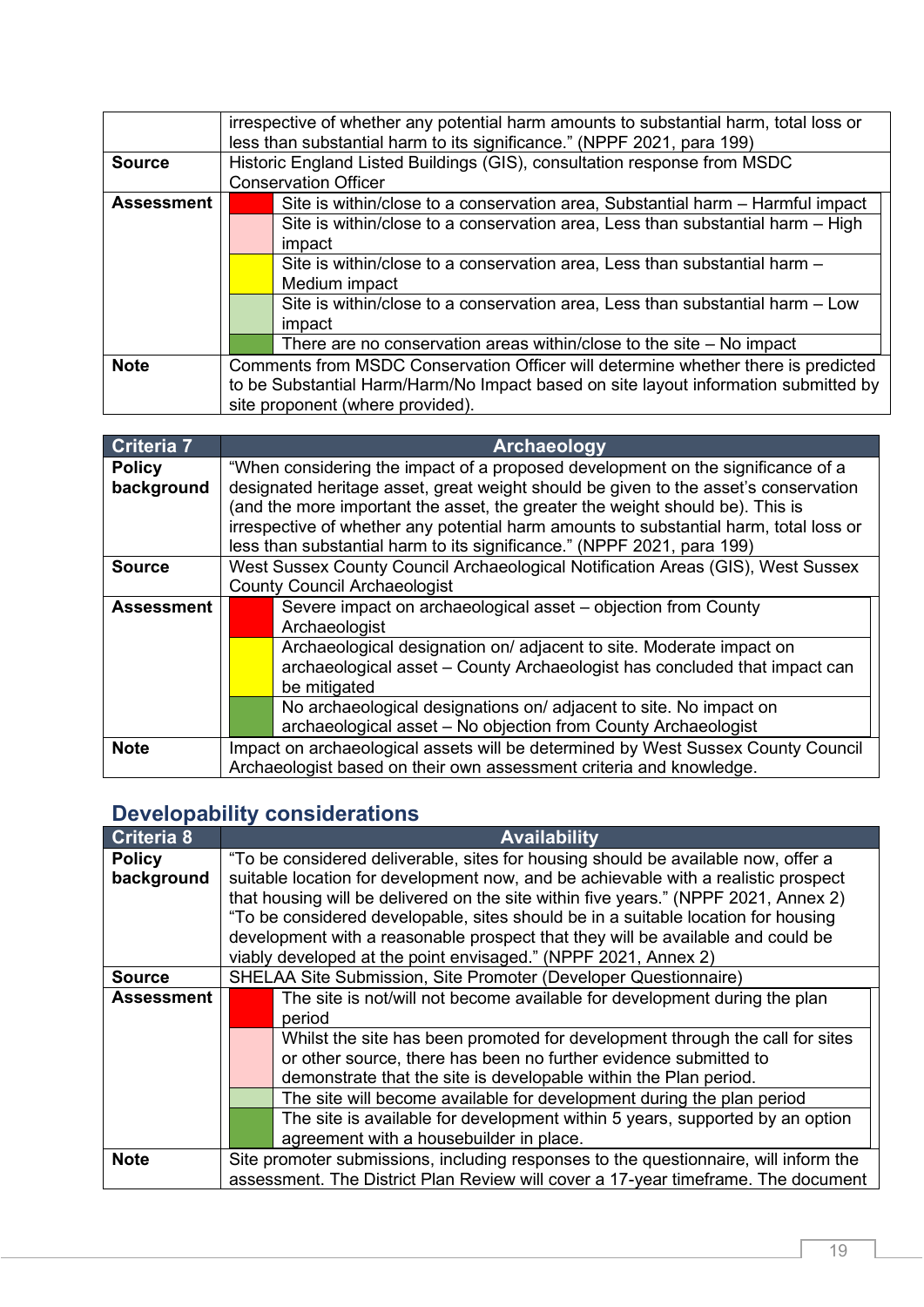| $\frac{1}{1}$ will allocate some sites that are capable of delivery in the first 5 years of the Plan |
|------------------------------------------------------------------------------------------------------|
| and others will come forward later in the Plan period. Therefore, the assessment is                  |
| considering both deliverable and developable sites.                                                  |

| <b>Criteria 9</b> | <b>Access</b>                                                                    |                                                                                                         |  |  |  |
|-------------------|----------------------------------------------------------------------------------|---------------------------------------------------------------------------------------------------------|--|--|--|
| <b>Policy</b>     | "Development should only be prevented or refused on highways grounds if there    |                                                                                                         |  |  |  |
| background        | would be an unacceptable impact on highway safety, or the residual cumulative    |                                                                                                         |  |  |  |
|                   |                                                                                  | impacts on the road network would be severe." (NPPF 2021, para 111)                                     |  |  |  |
|                   |                                                                                  | "In assessing sites that may be allocated for development in plans, or specific                         |  |  |  |
|                   |                                                                                  | applications for development, it should be ensured that safe and suitable access                        |  |  |  |
|                   |                                                                                  | to the site can be achieved for all users." (NPPF 2021, para 110c)                                      |  |  |  |
| <b>Source</b>     |                                                                                  | WSCC Highways, MSDC Highways consultant                                                                 |  |  |  |
| <b>Assessment</b> |                                                                                  |                                                                                                         |  |  |  |
|                   |                                                                                  | No means/prospect of achieving suitable and safe access or approach to                                  |  |  |  |
|                   |                                                                                  | the site.                                                                                               |  |  |  |
|                   |                                                                                  | Access may be achieved through 3 <sup>rd</sup> party land (no agreement in place).                      |  |  |  |
|                   |                                                                                  | Site approach would require improvements to accommodate further                                         |  |  |  |
|                   |                                                                                  | development, achievability is uncertain.                                                                |  |  |  |
|                   |                                                                                  | Access does not exist but can be achieved within landholding to adjacent                                |  |  |  |
|                   |                                                                                  | highway or through 3 <sup>rd</sup> party land (agreement in place).                                     |  |  |  |
|                   |                                                                                  | Site approach would require improvements to accommodate further<br>development, which could be achieved |  |  |  |
|                   |                                                                                  | Site access exists and minor improvements are required to provide a                                     |  |  |  |
|                   |                                                                                  | suitable and safe site approach                                                                         |  |  |  |
|                   |                                                                                  | No known constraints to access and site approach to accommodate                                         |  |  |  |
|                   |                                                                                  | development                                                                                             |  |  |  |
| <b>Note</b>       |                                                                                  | Officer assessment of whether there is a likely impact on local road network (based                     |  |  |  |
|                   | on the findings of the Mid Sussex Transport Study). Officer assessment to        |                                                                                                         |  |  |  |
|                   | determine whether a suitable access can be achieved - any uncertain access       |                                                                                                         |  |  |  |
|                   | arrangements will be assessed in more detail (e.g. in liaison with WSCC Highways |                                                                                                         |  |  |  |
|                   | and/or a detailed access study) and conclusions used to determine the impact for |                                                                                                         |  |  |  |
|                   | this criterion.                                                                  |                                                                                                         |  |  |  |

## **Accessibility factors**

| <b>Criteria 10</b> | <b>Availability of Public Transport</b>                                            |                                                                                   |                 |      |      |           |  |
|--------------------|------------------------------------------------------------------------------------|-----------------------------------------------------------------------------------|-----------------|------|------|-----------|--|
| <b>Policy</b>      | "Transport issues should be considered from the earliest stages of plan-making and |                                                                                   |                 |      |      |           |  |
| background         |                                                                                    | development proposals, so that opportunities to promote walking, cycling and      |                 |      |      |           |  |
|                    |                                                                                    | public transport use are identified and pursued" (NPPF 2021, para 104c)           |                 |      |      |           |  |
|                    |                                                                                    | "Significant development should be focused on locations which are or can be made  |                 |      |      |           |  |
|                    |                                                                                    | sustainable, through limiting the need to travel and offering a genuine choice of |                 |      |      |           |  |
|                    |                                                                                    | transport modes. This can help to reduce congestion and emissions, and improve    |                 |      |      |           |  |
|                    |                                                                                    | air quality and public health" (NPPF 2021, para 105)                              |                 |      |      |           |  |
| <b>Source</b>      | <b>MSDC Sustainability Mapping (GIS)</b>                                           |                                                                                   |                 |      |      |           |  |
| <b>Assessment</b>  |                                                                                    | <b>Bus Service</b>                                                                | <b>Distance</b> |      |      |           |  |
|                    |                                                                                    |                                                                                   | 400m            | 600m | 800m | $800 + m$ |  |
|                    |                                                                                    | Excellent<br>$(4+/hour)$                                                          | Excellent       | Good | Good | Fair      |  |
|                    | requency                                                                           | Good (2+/hour)                                                                    | Good            | Good | Fair | Fair      |  |
|                    | щ                                                                                  | Fair (<2/hour)                                                                    | Good            | Fair | Fair | Poor      |  |
|                    |                                                                                    | Poor (Infrequent)                                                                 | Fair            | Fair | Poor | Poor      |  |
|                    |                                                                                    |                                                                                   |                 |      |      |           |  |
|                    |                                                                                    | <b>Train service</b>                                                              | <b>Distance</b> |      |      |           |  |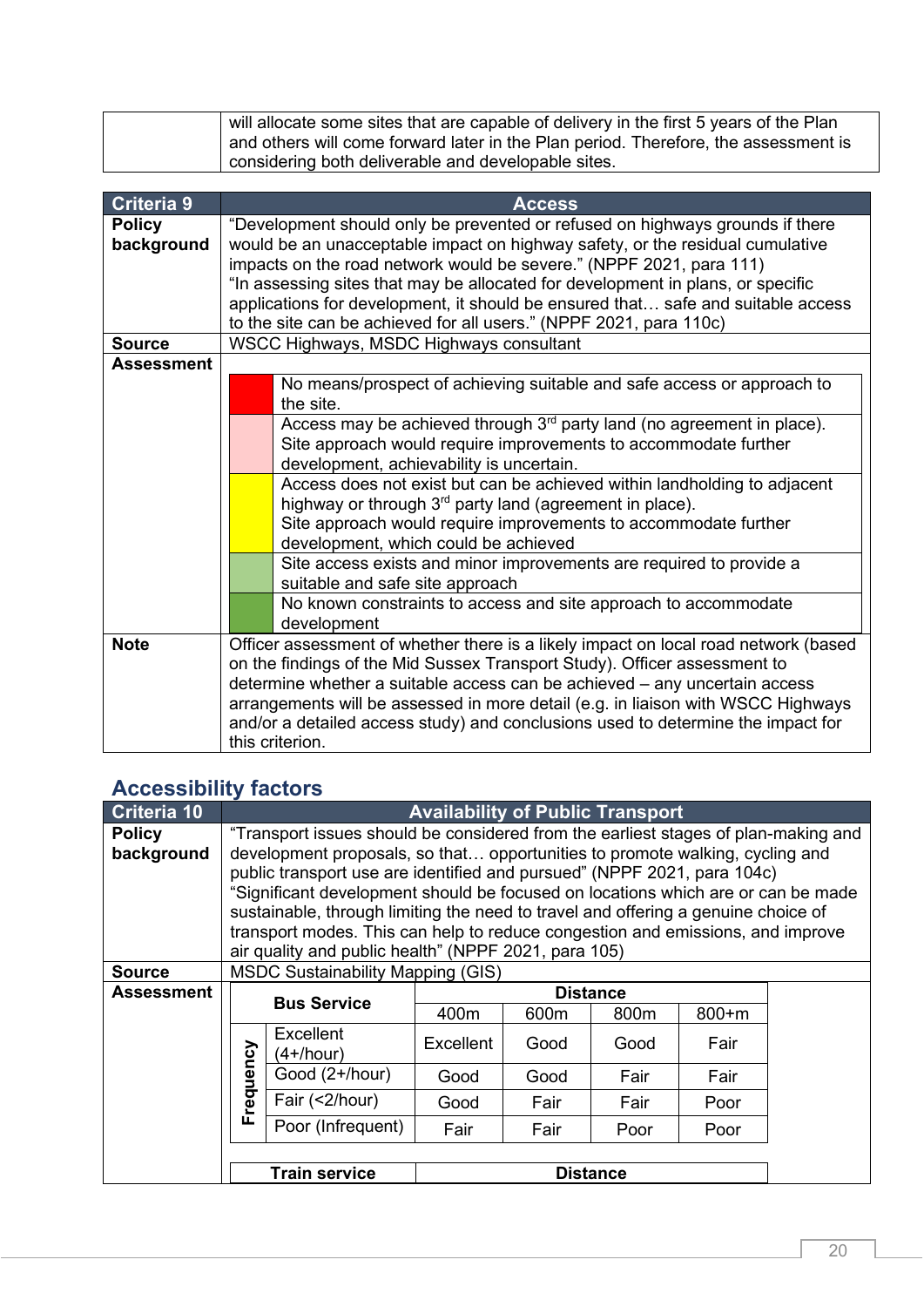|             |                                                                                    |                                                                                 | $800m$               | $<$ 1.2 $km$ | $<$ 1.6 $km$ | >1.6km |  |
|-------------|------------------------------------------------------------------------------------|---------------------------------------------------------------------------------|----------------------|--------------|--------------|--------|--|
|             |                                                                                    |                                                                                 | <b>Excellent</b>     | Good         | Fair         | Poor   |  |
|             | <b>Overall assessment</b>                                                          |                                                                                 |                      |              |              |        |  |
|             |                                                                                    |                                                                                 | <b>Train Service</b> |              |              |        |  |
|             |                                                                                    |                                                                                 | <b>Excellent</b>     | Good         | <b>Fair</b>  | Poor   |  |
|             | Φ                                                                                  | <b>Excellent</b>                                                                | <b>Excellent</b>     | Good         | Good         | Fair   |  |
|             | <b>Bus</b><br>ervice                                                               | Good                                                                            | Good                 | Good         | Fair         | Fair   |  |
|             |                                                                                    | Fair                                                                            | Good                 | Fair         | Fair         | Poor   |  |
|             | ഗ                                                                                  | Poor                                                                            | Fair                 | Fair         | Poor         | Poor   |  |
|             |                                                                                    |                                                                                 |                      |              |              |        |  |
|             |                                                                                    | Access to Public Transport and/or frequency of Public Transport in this locatio |                      |              |              |        |  |
|             |                                                                                    | is poor                                                                         |                      |              |              |        |  |
|             |                                                                                    | Access to Public Transport and/or frequency of Public Transport in this locatio |                      |              |              |        |  |
|             |                                                                                    | is fair                                                                         |                      |              |              |        |  |
|             |                                                                                    | Access to Public Transport and/or frequency of Public Transport in this locatio |                      |              |              |        |  |
|             |                                                                                    | is good                                                                         |                      |              |              |        |  |
|             |                                                                                    | Access to Public Transport and/or frequency of Public Transport in this locatio |                      |              |              |        |  |
|             |                                                                                    | is excellent                                                                    |                      |              |              |        |  |
| <b>Note</b> | Measured using the most practical walking route from the centre of the site to the |                                                                                 |                      |              |              |        |  |
|             | nearest Public Transport. Based on MSDC Sustainability standards.                  |                                                                                 |                      |              |              |        |  |

| <b>Criteria 11</b> | <b>Access to Main Service Centre</b>                                               |                                                                                    |  |
|--------------------|------------------------------------------------------------------------------------|------------------------------------------------------------------------------------|--|
| <b>Policy</b>      | "Planning policies and decisions should support the role that town centres play at |                                                                                    |  |
| background         |                                                                                    | the heart of local communities, by taking a positive approach to their growth,     |  |
|                    |                                                                                    | management and adaptation." (NPPF 2021, para 86)                                   |  |
|                    |                                                                                    | "Transport issues should be considered from the earliest stages of plan-making and |  |
|                    |                                                                                    | development proposals, so that opportunities to promote walking, cycling and       |  |
|                    |                                                                                    | public transport use are identified and pursued" (NPPF 2021, para 104c)            |  |
| <b>Source</b>      |                                                                                    | <b>TravelTime Mapping</b>                                                          |  |
| Assessment         |                                                                                    | Journey likely by car only (greater than 20 minutes walk / 30 minutes public       |  |
|                    |                                                                                    | transport)                                                                         |  |
|                    |                                                                                    | Within 20 minutes walk / 30 minutes public transport                               |  |
|                    |                                                                                    | Within 15 minutes walk / 20 minutes public transport                               |  |
|                    |                                                                                    | Within 10 minutes walk                                                             |  |
| <b>Note</b>        |                                                                                    | For the purpose of this assessment, a main service centre is one which contains a  |  |
|                    |                                                                                    | main town or village centre where the majority of day-to-day facilities exist (for |  |
|                    | example, retail, community and leisure). For the purposes of this assessment, the  |                                                                                    |  |
|                    | Main Service Centres are defined as the three Town Centres (Burgess Hill, East     |                                                                                    |  |
|                    | Grinstead and Haywards Heath), the largest villages (Cuckfield, Lindfield,         |                                                                                    |  |
|                    |                                                                                    | Hassocks, Hurstpierpoint) as well as services centres outside the district (e.g.   |  |
|                    | Crawley and Brighton).                                                             |                                                                                    |  |
|                    |                                                                                    |                                                                                    |  |

| Criteria 12       | <b>Distance to Primary School</b>                                                         |  |  |
|-------------------|-------------------------------------------------------------------------------------------|--|--|
| <b>Policy</b>     | "It is important that a sufficient choice of school places is available to meet the needs |  |  |
| background        | of existing and new communities. Local planning authorities should give great             |  |  |
|                   | weight to the need to create, expand or alter schools through the preparation of plans    |  |  |
|                   | and decisions on applications" (NPPF 2021, para 95)                                       |  |  |
| <b>Source</b>     | <b>TravelTime Mapping</b>                                                                 |  |  |
| <b>Assessment</b> | Over 20 minutes walk                                                                      |  |  |
|                   | Within 20 minutes walk                                                                    |  |  |
|                   | Within 15 minutes walk                                                                    |  |  |
|                   | Within 10 minutes walk/Expected to be provided on-site                                    |  |  |